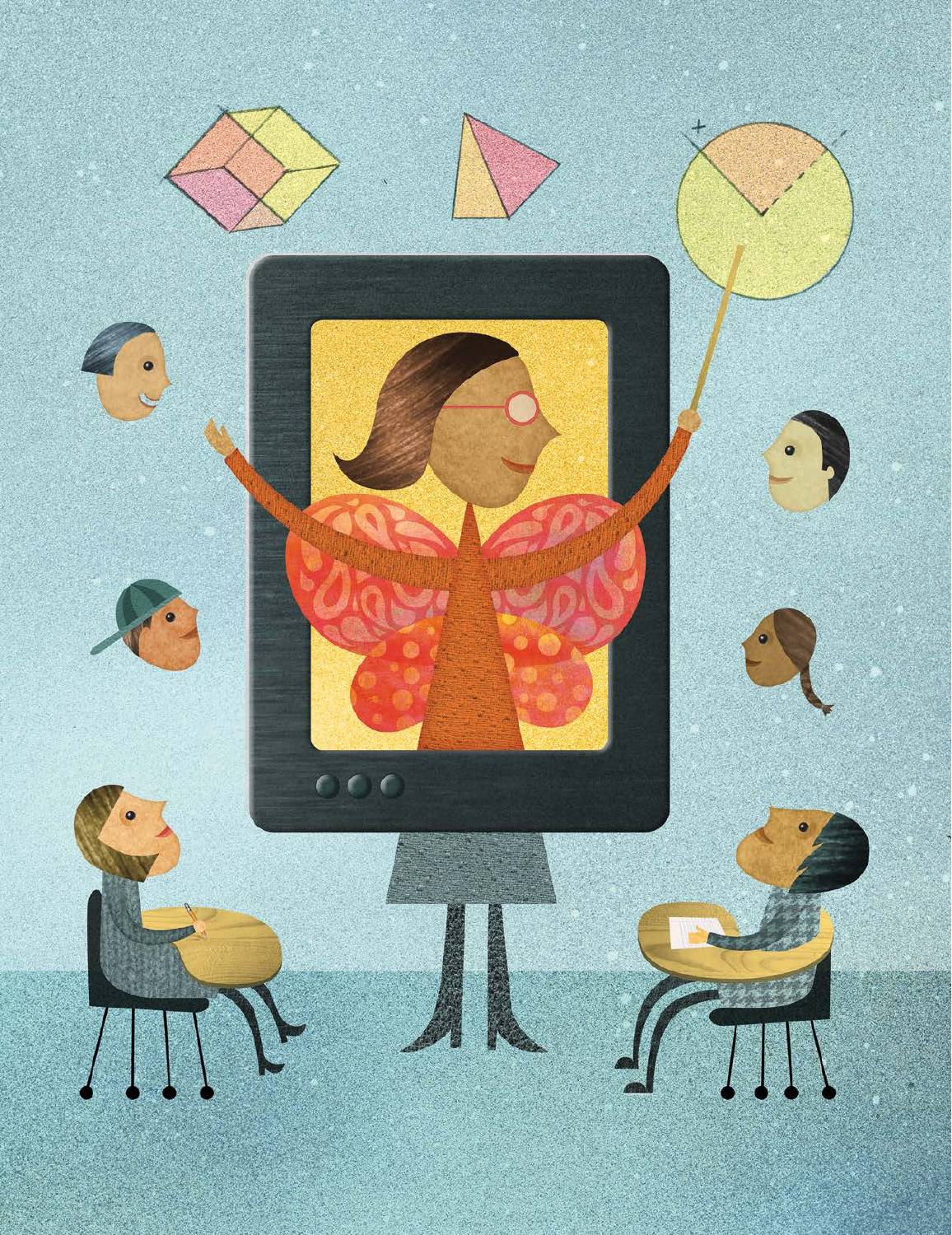## **feature Schooling** Rebooted Turning educators into learning engineers

*Today's education technology holds immense promise*, but what matters more than the tools themselves are how they are used in schools and in classrooms. In Breakthrough Leadership in the Digital Age, Frederick M. Hess and Bror Saxberg argue that educators have tended to think of adopting technology as a way to "reform" or "fix" schools. The would-be reformers have poured tablets and online learning software into classrooms, presuming that magic would eventually happen. But schools are complex and hard to move, while these efforts have been correspondingly unfocused. The more promising way forward involves tapping learning science to determine where the familiar schoolhouse falls short on providing deliberate practice, timely and copious feedback, and extensive opportunities to build mastery—and how new tools can help us do better. Following are three excerpts from the book that convey the core of their argument.

## **Why educators should start thinking like learning engineers.**

Engineers are the world's most creative and effective problem solvers. That's because they combine imaginative thinking with an appreciation for how the world really works. Engineers in any field operate by identifying problems to be solved, designing smart solutions consistent with relevant science, and figuring out how to make those solutions feasible. It's our contention that education has suffered for its dearth of engineers. In fact, we think, this is why so many of our debates seem to go nowhere. Engineers can bring fresh workable approaches to stubborn problems. As Donald Coduto, civil engineer and professor at California State Polytechnic University, Pomona, once wrote, "Some say the cup is half empty, while others say it is half full. However, in my opinion both are wrong. The real problem is the cup is too big. Sometimes all we need is a new perspective on an old problem."

When it comes to realizing the promise of digital technology, educators need to start approaching classroom challenges as learning engineers. While such a label may sound unfamiliar at first, stick with us for a moment. The fact is that learning engineering is what tech-savvy education leaders—and more than a few who aren't so tech-savvy—already

by FREDERICK M. HESS and BROR SAXBERG

ILLUSTRATION / JOYCE HESSELBERTH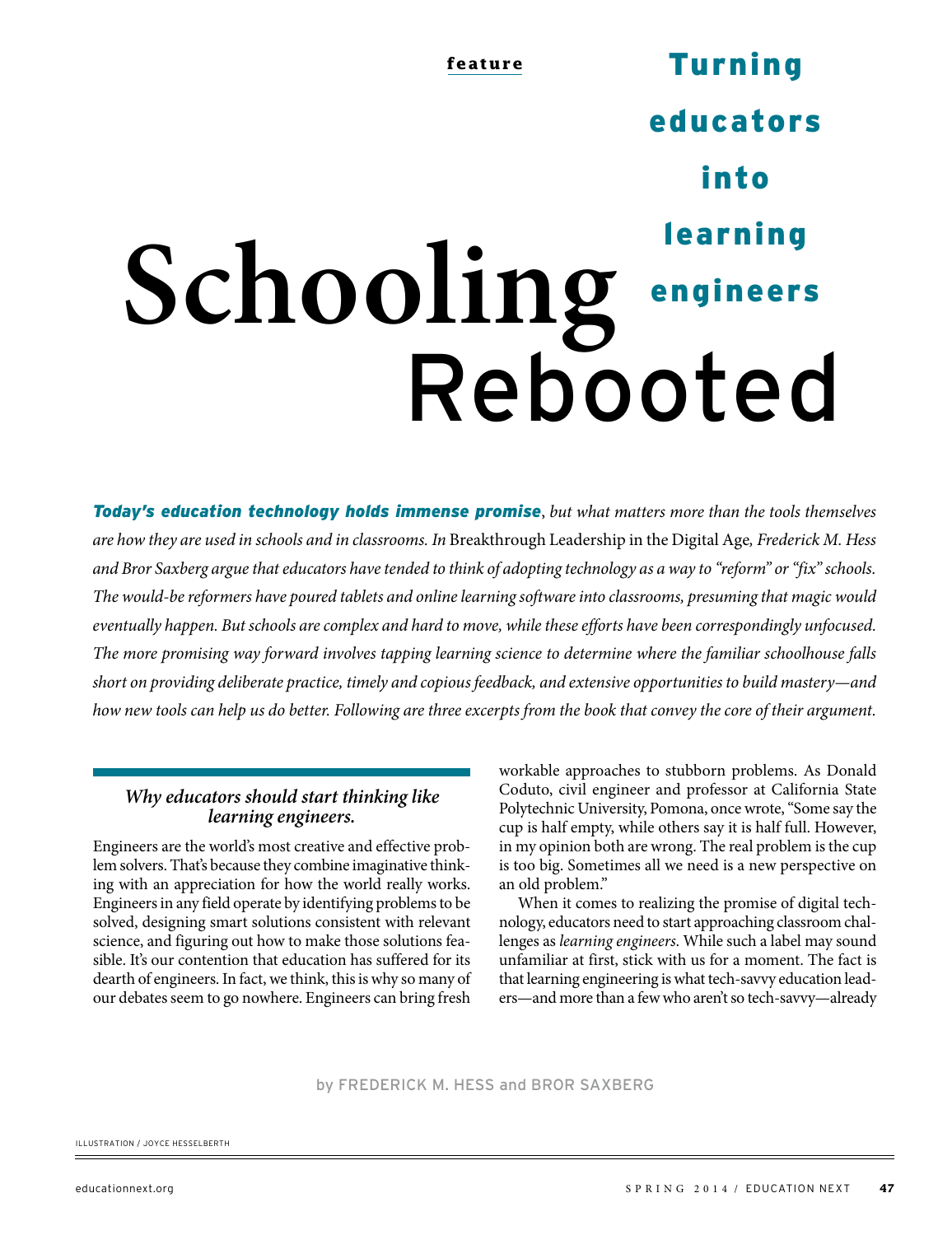do every day (whether they know it or not). These educators ask what problems need to be solved for students, turn to research to identify solutions, and devise smarter, better ways to promote terrific teaching and learning. What is education technology's role in all of this? Learning engineers see this technology as a tool, not a solution.

In fact, just about everything in a school, classroom, or learning environment should be regarded this way. And we mean

everything. For example, a team at Kaplan, Inc., an education provider that serves more than a million students a year, was frustrated that classroom furniture was compromising teaching and learning. While classroom furniture isn't usually regarded as an education technology, it should be. Tables and chairs are tools for learning, just like books, pencils, whiteboards, and laptops. In fact, a 2013 study from England's University of Salford found that classroom architecture and design factors like classroom orientation, natural light, noise, and use of space had a measurable impact on student learning.

Yet traditional classroom desks and chairs



Carpe Diem has one math teacher for all students in grades 6–12.

often make it tough for students to collaborate or rotate through activities without wasting time and disrupting instructional flow. In response, Kaplan started piloting new furniture designs from Steelcase, an office furniture company. The new chairs and tables can be easily reconfigured from a lecture-style class setting, to paired or group arrangements, and back again. Kaplan is now collecting data to see how the new configurations are actually working and what modifications are needed. This is learning engineering, applied to furniture.

We'd be surprised if Ford, General Electric, or Apple adopted new technological products without carefully scrutinizing what works, what doesn't, what's annoying, and why this is so. Think about how rapidly Internet firms like Amazon or Facebook modify their offerings in response to complaints and feedback. Indeed, designers take care to consider what science and research can teach them about aerodynamic efficiency, convenience, and the rest—and then they try it out, see what happens, try to rapidly fix mistakes, and keep going.

## **How developments in learning science inform the role of learning engineer.**

What we're talking about is not revolutionary. It's really nothing more than educators using learning science and technology to solve practical challenges. In a nutshell, that's what engineers do.

Sure, the familiar caricature of engineers is that they love differential equations and aren't much fun at parties. The reality is different (well, we make no claims about the parties). Engineers solve real-world problems. Lots of them. Repeatedly and creatively. They do this by taking scientific knowledge, applying it to the problem (whether that involves the strength of steel or the speed of computers), and designing the smartest solution they can find within financial and practical constraints. The best engineers seek optimal solutions that are easy to use well, that serve user needs, and that directly and practically solve the problem at hand. Think of those folks at Apple who cooked up the iPod, the iPhone, and the iPad—imagine if they were immersed in learning instead of semiconductor device science and consumer device usability. They're what we've got in mind.

Unlike scientists, engineers have to account for real-world complications. Ken Koedinger, codirector of the Pittsburgh Science of Learning Center, says of the difference between a scientist and an engineer, "Let me use physics and mechanical engineering as an analogy. Physics comes up with principles. But when engineers have to employ those principles, they have to deal with [practical questions] like the fact that the coefficient of friction depends on the surface that you're using. Engineering is a different game. Good learning design is not just about principles regarding how learning works, but about learning to apply those principles in a particular context."

Here's an easier example: Think of physicians as the engineers of biological science. Biologists explore how cells work, organs function, and molecules interact with each other and with bugs, but it's physicians who apply this knowledge to solve health problems for real patients. That winds up including asking questions like, "How do I keep this medicine refrigerated in the Serengeti?" Physicians know that what works in a lab is still a long way from working "out there" for a patient—and they pilot, train, and monitor accordingly.

The same is true for learning science and learning engineering. Learning science, for example, teaches that learning has to work through our limited, verbal, conscious minds ("working memory") before it becomes integrated into our rapid, parallel-processing, nonverbal long-term memory. Moreover, we've learned that this is only possible through lots of deliberate practice with targeted feedback. Unfortunately, this science does not reveal how to organize the work of teachers and students to actually do this, so,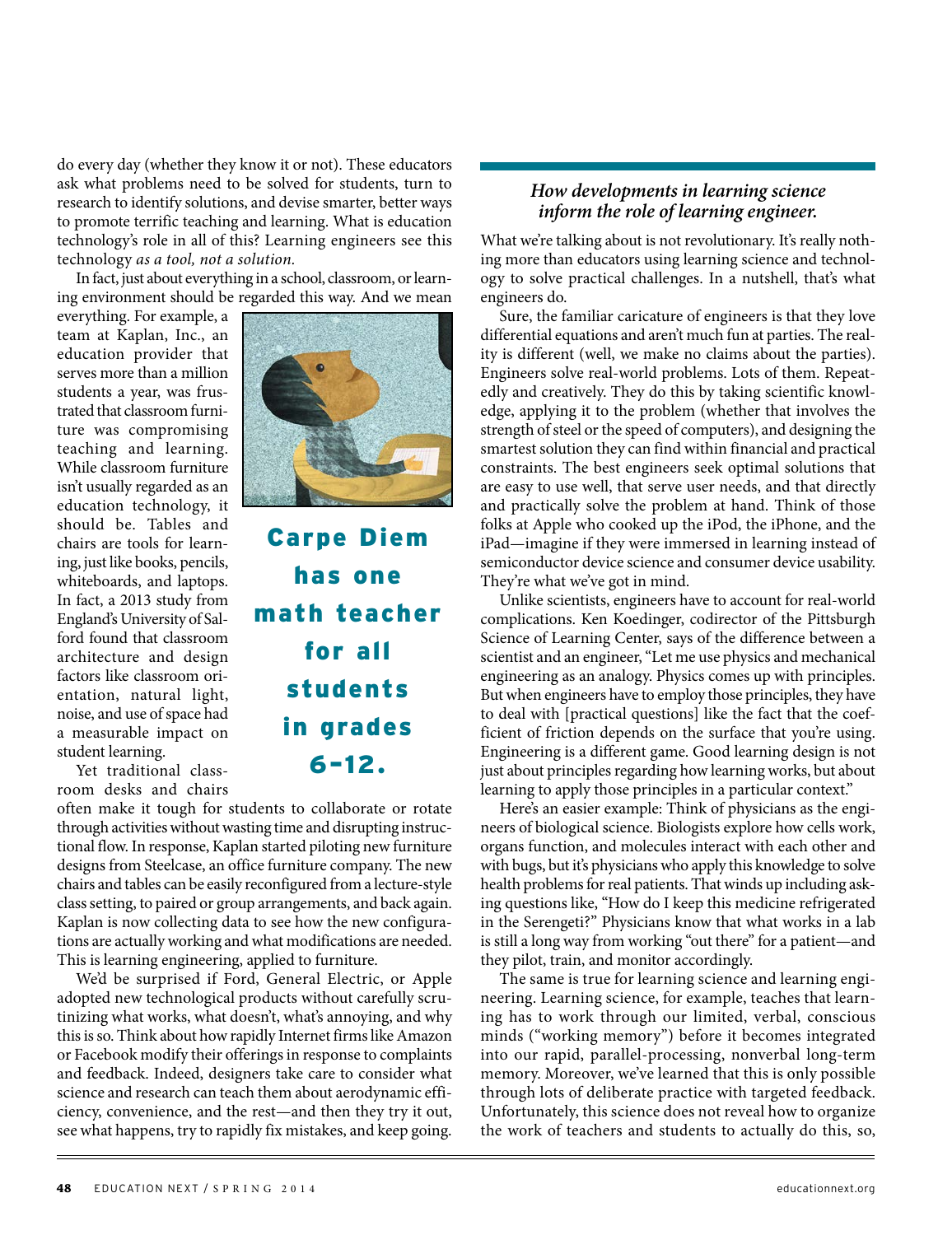## **feature** SCHOOLING REBOOTED HESS & SAXBERG

like any engineer, we still have to apply judgment to the application of the science.

Many factors can contribute to learning difficulties, like awful curricula, mediocre instruction, a lack of timely assessment and student feedback, a lack of discipline, or a student's inability to find time outside school to do what's asked. In many of these cases, technology may have a restorative role to play. But technology isn't always helpful. Indeed, sometimes it can be a distraction. Some readers may recall the early era of desktop publishing, when the earliest Macintosh computers allowed users to select fonts as they liked. Some of us (no names!) created documents festooned with fonts of different kinds, drunk on the opportunity to shift with every paragraph, every page, and every topic. Needless to say, that did not help with the clarity or accessibility of the writing.

Similarly, while we can now view a page from a biochemistry textbook on our iPhone, or even write a term paper on one, this does not mean it's wise to do so. The question is not what can be done with technology, but what technology can do to promote learning. When a principal bragged to us that a student had written a term paper on his smartphone, we could only wonder whether the principal would have bragged that the student wrote a term paper without using his smartphone. If not (and we presume the answer is "no"), then the principal was fixated on the technology rather than the learning. And that's a recipe for disappointment.

**Case study of the Carpe Diem Collegiate High School and Middle School in Yuma, Arizona, where the idea of thinking like a learning engineer has been put into practice.**

Founded in 2002 by Rick Ogston, former president of the Arizona Charter School Association, Carpe Diem explored a "blended" learning model, combining computer-assisted instruction with redesigned classrooms. Carpe Diem offers a radical twist on the familiar schoolhouse: more than 200 personal cubicles, each containing a computer, fill the single room that makes up one floor of the school. Hechinger Report journalist Nick Pandolfo has noted that it "looks more like an office or call center than a school." Students split their time between individualized online instruction on their personal computers and teacher-led collaborative workshops.

At the heart of the redesign was a desire to help students learn better. As Ogston explains, "Now, the chalkboard model may seem more 'efficient,' since you have a lot of people doing the same thing at the same time, but it's not very good for learning. I was looking to see how we could provide more individualized and personalized instruction for kids. And, at this point in time, the best way to do that is to leverage technology. Now if you can find a better way, great."

The key, Ogston says, is to understand technology as a tool rather than some kind of secret sauce. He says, "When you're leveraging technology like we are, people want to look at us in terms of technology. But the secret sauce is not the technology, it's the relationships. The downstairs is the collaborative social learning environment, and the upstairs looks like a call cen-



"The upstairs [of Carpe Diem's building] offers space that's separate and non-social so that students can focus on their own path and the downstairs is a place for collaboration."

ter. People say this looks impersonal. I say, 'Well, as opposed to a classroom with rows of desks and a teacher lecturing?' You know, that doesn't strike me as real personal, either. The upstairs offers space that's separate and nonsocial so that students can focus on their own path and the downstairs is a place for collaboration. That's the blend that we find works."

The Carpe Diem design required "the entire ecosystem to change, including the role of teacher, parent, student, and administrator," Ogston notes. The school has five teachers and four teacher aides for 226 students with each teacher teaching all the students in their subject, regardless of grade level.

So, for instance, Carpe Diem has one math teacher for all students in grades 6–12. It's not about economy, Ogston explains, but about cultivating relationships that can span across grade levels and reducing the learning curve required for teachers and students to start from scratch each year. Ogston says that teachers get to know their students, their career goals, their family, and their learning needs.

Ogston came to education not as a career educator